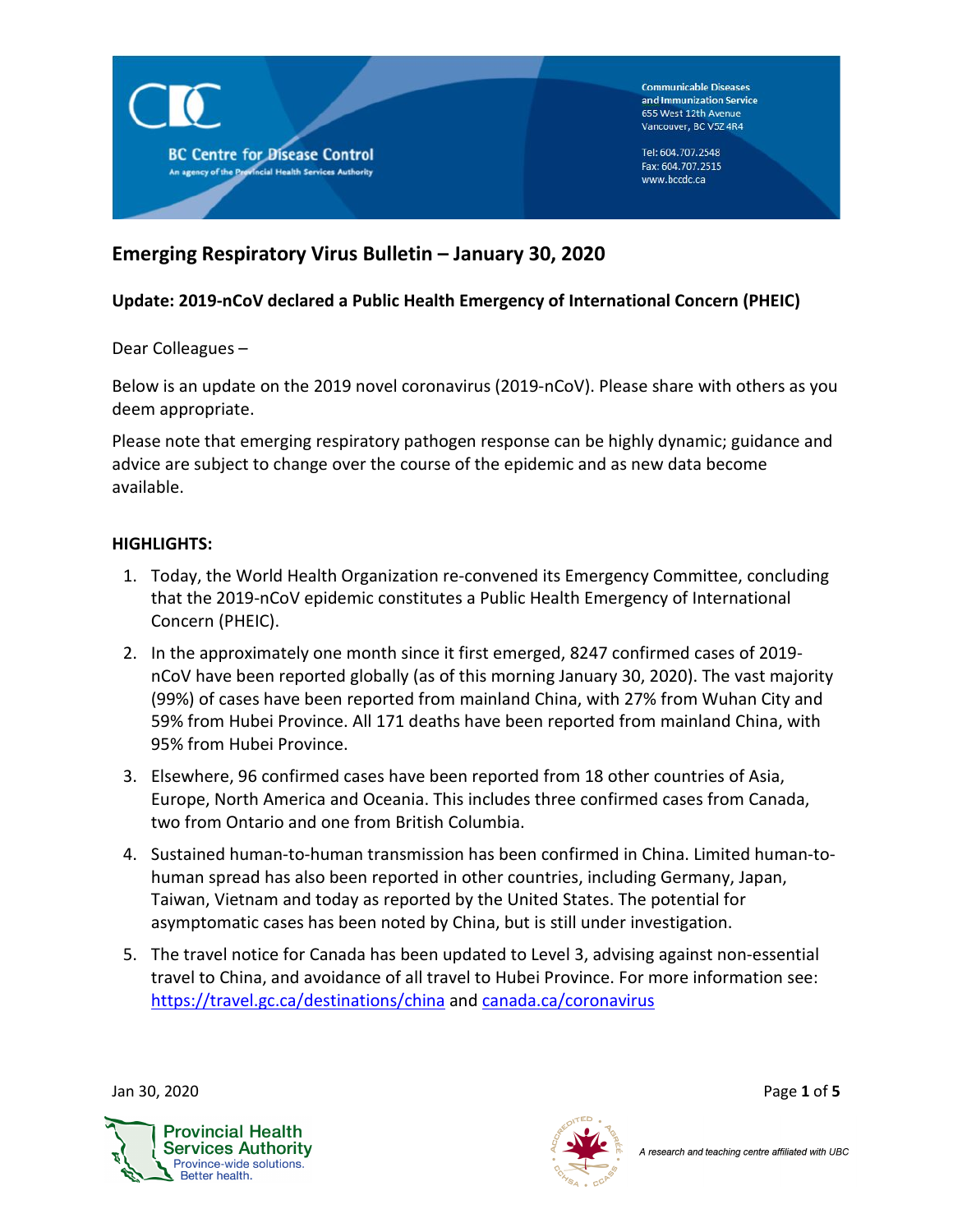

- 6. The risk to British Columbians remains low at this time. Containment of imported cases remains the goal of the public health response to prevent the novel coronavirus from becoming an established human pathogen.
- 7. Diagnostic testing for 2019-nCov is available at the BCCDC Public Health Laboratory (PHL) for patients with compatible symptoms (e.g. fever, cough, or difficulty breathing) and history of travel to affected areas of China within the two weeks prior to illness onset, or other index of suspicion (e.g. contact with an ill person with such travel history). See the **updated laboratory guidance** (attached, dated Jan 30, 2020), also available alongside other guidance on the health care professionals' page of the [BCCDC website.](http://www.bccdc.ca/health-professionals/clinical-resources/coronavirus-%28novel%29) Cases of 2019-nCoV infection are reportable to the local Medical Health Officer. Consult the local Medical Health Officer with questions/concerns or for guidance in the investigation and m**a**nagement of cases suspected of 2019-nCoV infection.

More detailed information is provided below.

## **SITUATION REPORT:**

Tallies of confirmed 2019-nCoV cases and associated deaths globally are posted on the BCCDC website, updated once daily at ~10AM PST, including a **Map** showing the geographic distribution of confirmed cases (as per attached for today).

As of January 30, 2020, 8247 cases have been reported globally, of which 99% are from mainland China (n=8124), and from Hong Kong SAR (n=11), Macau SAR (n=7) and Taiwan (n=9). All regions of China have now reported cases with 2261/8247 (27%) from Wuhan City and 4903/8247 (59%) from Hubei Province.

Within Hubei Province, and in addition to Wuhan City, health authorities in China have emphasized that the epidemic in Huanggang (n=496) is especially serious but other cities have also been hard hit including Xiaogan (n=399), Jingmen (n=191) and with multiple other cities also recording more than 100 cases each. Outside Hubei, the provinces of Zhejiang (n=428), Guangdong (n=354), Henan (n=278), Hunan (n=277) and Anhui (n=200) have each reported 200 or more cases. All 171 deaths among confirmed cases globally (per case fatality of 2%) have been reported from mainland China, with 162 (95%) deaths reported from Hubei.

Elsewhere globally, 18 other countries have reported a total of 96 confirmed cases (no deaths), including:

- **Asia: 69 cases in 12 countries** 
	- Cambodia (n=1), India (n=1), Japan (n=14), Malaysia (n=8), Nepal (n=1), Philipines (n=1), Singapore (n=13), South Korea (n=6), Sri Lanka (n=1), Thailand (n=14), United Arab Emirates (n=4) and Vietnam (n=5)

Jan 30, 2020 Page **2** of **5**



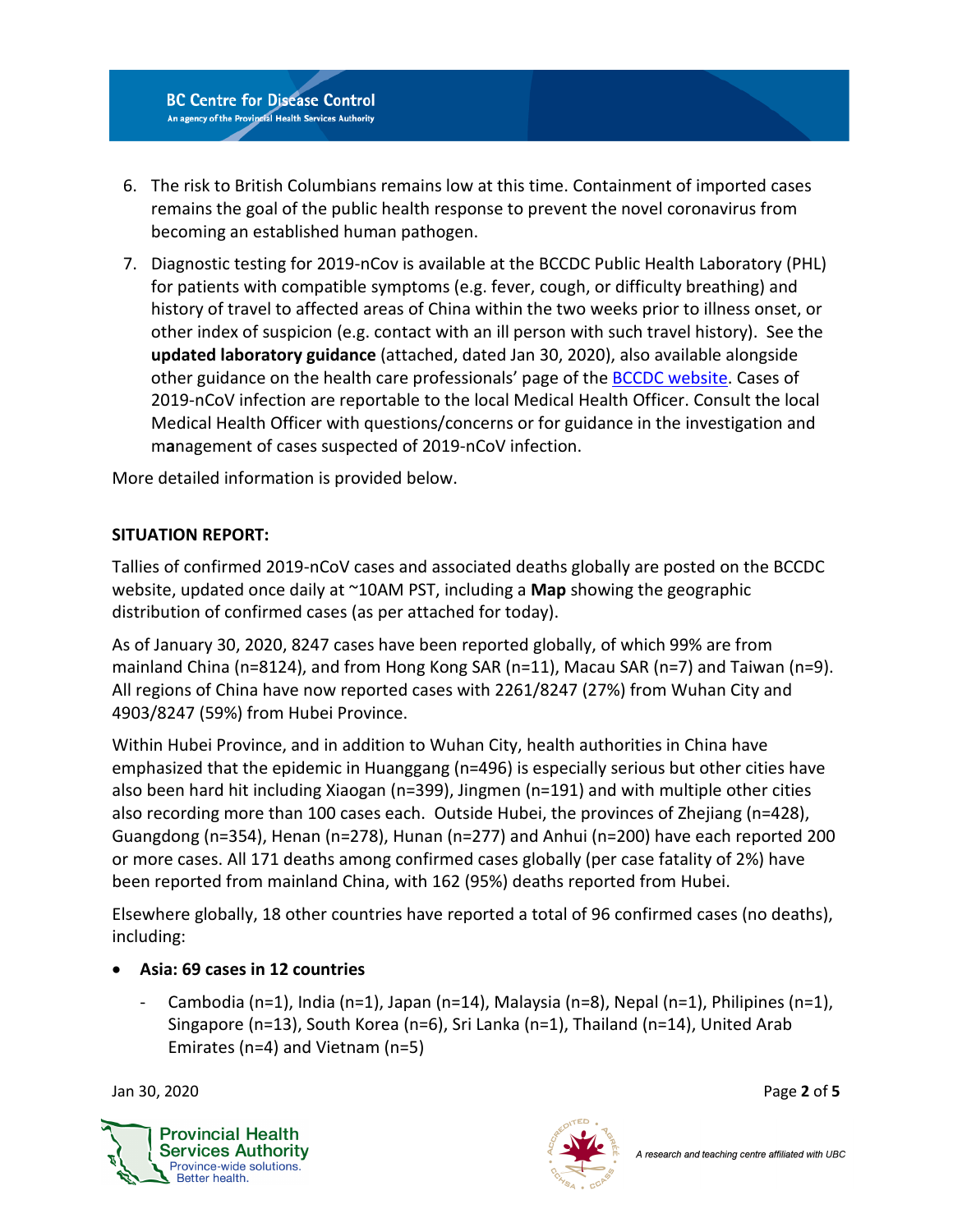

- **Europe: 10 cases in 3 countries**
	- Finland (n=1), France (n=5), Germany (n=4)
- **North America: 8 cases in 2 countries**
	- Canada (n=3), United States (n=5)];
- **Oceania: 9 cases in 1 country**
	- Australia (n=9)

Outside of mainland China, most of the confirmed 2019-nCoV cases have been associated with travel to Wuhan City; however, limited human-to-human transmission and locally-acquired infections have been reported from Germany, Japan, Taiwan, and Vietnam. Today local transmission was als[o reported from the United States,](http://www.cidrap.umn.edu/news-perspective/2020/01/first-human-human-ncov-spread-reported-us) involving the spouse of the earlier confirmed case in Illinois who had traveled to Wuhan.

The incubation period for 2019-nCoV acute respiratory disease remains under investigation. In an online publication yesterday in the [New England Journal of Medicine](https://www.nejm.org/doi/full/10.1056/NEJMc2001272?query=featured_home) a father-son cluster in Vietnam was reported. An incubation period of 3 days or less was suggested for the son who had not traveled to Wuhan City but became ill after sharing a hotel room for three days with his parents who did travel to Wuhan. It is unclear whether such close contact may have contributed to a shorter incubation period. SARS-CoV demonstrated a prolonged incubation period (median 4-5 days; range 2-10 days) compared to other human coronavirus infections (average 2 days; typical range 12 hours to 5 days). The incubation period for MERS-CoV is approximately 5 days (range 2-14 days). For the 2019-nCoV, allowing for uncertainty and recall error, an assumed incubation period (and elicited exposure period) of up to 14 days is recommended at this time but may be revised as more information becomes available.

Concerns regarding asymptomatic cases have been raised by experts in China. The [WHO's](https://www.who.int/docs/default-source/coronaviruse/situation-reports/20200129-sitrep-9-ncov-v2.pdf?sfvrsn=e2c8915_2)  [situation report on 29 January 2020](https://www.who.int/docs/default-source/coronaviruse/situation-reports/20200129-sitrep-9-ncov-v2.pdf?sfvrsn=e2c8915_2) cites 68 confirmed cases outside of China of which three were asymptomatic. Asymptomatic infection of a child, with radiographic evidence of pneumonia, was identified within a cluster of five infections in a family in Shenzhen [\(reported in](https://www.thelancet.com/journals/lancet/article/PIIS0140-6736(20)30154-9/fulltext)  [the Lancet](https://www.thelancet.com/journals/lancet/article/PIIS0140-6736(20)30154-9/fulltext) on January 24, 2020). The contribution of asymptomatic cases to onward transmission remains under investigation, although symptomatic cases likely play a greater role.

All three confirmed cases in Canada to date had personal history of travel to Wuhan City and experienced relatively mild illness. The first two confirmed cases were reported from Ontario, involving a husband and wife. The husband in his fifties experienced dry cough and muscle aches while traveling to Canada, later developing fever and other symptoms a day after his return; he tested 2019-nCoV positive on January 25. His wife developed mild respiratory illness thereafter and was reported as a confirmed case on January 27. On January 28, 2020, British

Jan 30, 2020 Page **3** of **5**



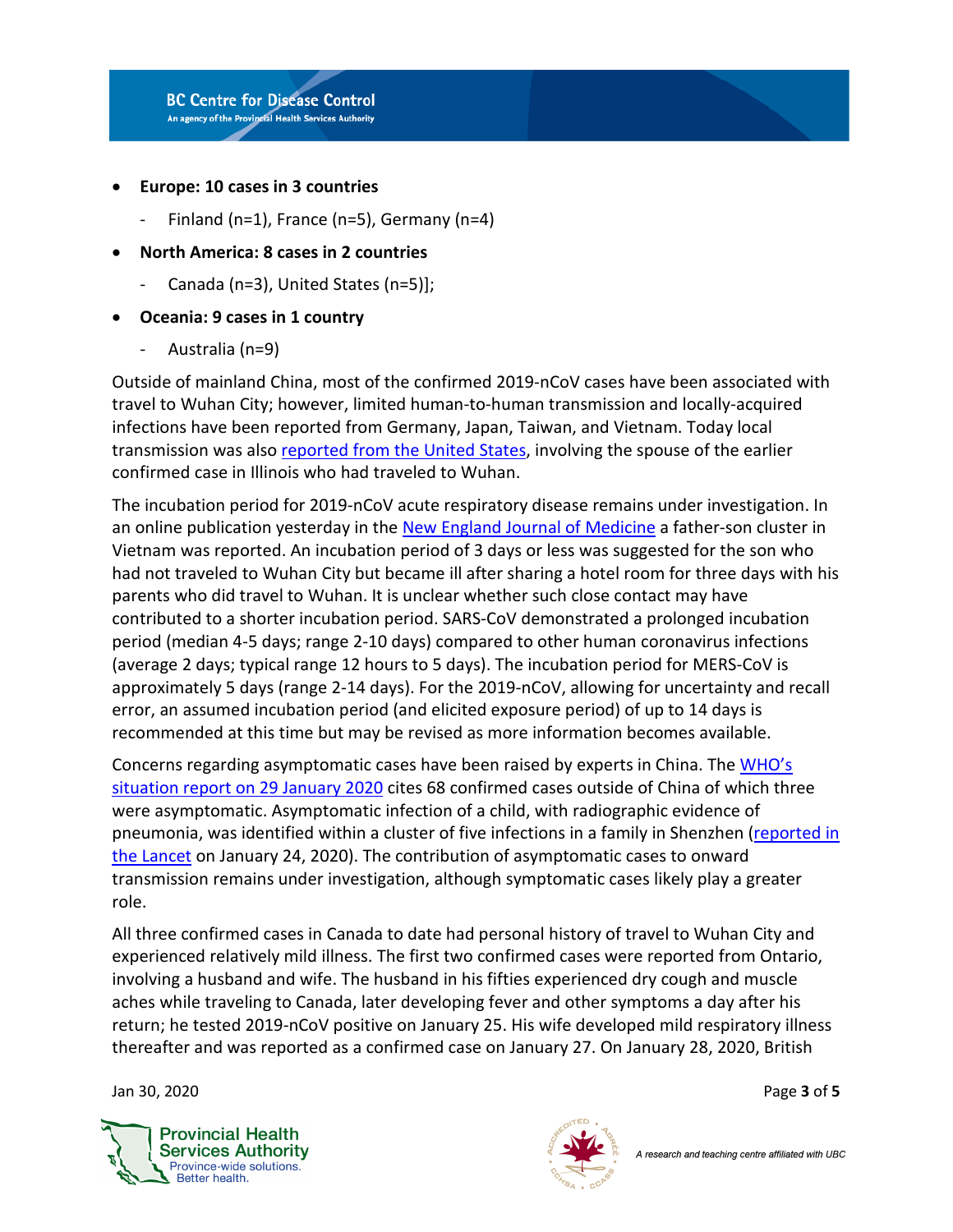

Columbia reported the third case of 2019-nCoV in Canada, involving a man in his forties, currently in stable condition and self-isolated at home.

## **RISK ASSESSMENT AND RESPONSE**

Sustained human-to-human transmission has been confirmed in China. Limited human-tohuman spread has also been reported in other countries. The potential for asymptomatic transmission requires further investigation.

The goal of the public health response remains containment to prevent the 2019-nCoV from becoming an established human pathogen. Exceptional (unprecedented) population-level efforts toward that goal have been enacted across China, such as inter-city travel bans, closure of schools, sight-seeing locations and public venues, cancellation of Spring Festival celebrations and extension of Lunar New Year holidays to reduce transmission opportunities. Multiple international airlines have also suspended flights to and from select cities in China.

The World Health Organization re-convened its Emergency Committee today and has now determined that the 2019-nCoV outbreak constitutes a Public Health Emergency of International Concern (PHEIC). A brief summary of the rationale and implications of that PHEIC decision are available at the posted [WHO announcement.](https://www.who.int/news-room/detail/30-01-2020-statement-on-the-second-meeting-of-the-international-health-regulations-(2005)-emergency-committee-regarding-the-outbreak-of-novel-coronavirus-(2019-ncov))

The risk to British Columbians remains low at this time. The public health response in BC is informed by the global containment goal.

## **RECOMMENDATIONS FOR BRITISH COLUMBIA**

Travelers should consult the travel notice for Canada which has been updated to Level 3, advising against non-essential travel to China, and avoidance of all travel to Hubei Province. For more information see:<https://travel.gc.ca/destinations/china> an[d canada.ca/coronavirus.](https://www.canada.ca/en/public-health/services/diseases/2019-novel-coronavirus-infection.html?utm_campaign=not-applicable&utm_medium=vanity-url&utm_source=canada-ca_coronavirus)

Diagnostic testing for 2019-nCov is available at the BCCDC Public Health Laboratory (PHL) for patients with compatible symptoms (e.g. fever, cough, or difficulty breathing) and history of travel to affected areas of China within two weeks prior to illness onset or other index of suspicion (e.g. contact with an ill person with such travel history). Cases of 2019-nCoV infection are reportable to the local Medical Health Officer. Consult the local Medical Health Officer with questions/concerns or for guidance in the investigation and management of suspect cases.

Check the [BCCDC website](http://www.bccdc.ca/health-professionals/clinical-resources/coronavirus-(novel)) and/or the [Public Health Agency of Canada](https://www.canada.ca/en/public-health/services/diseases/2019-novel-coronavirus-infection/health-professionals.html) for periodic updates to surveillance case definitions for reporting, laboratory guidance, infection control and public health measures, and other technical materials for health care professionals.

Jan 30, 2020 Page **4** of **5**